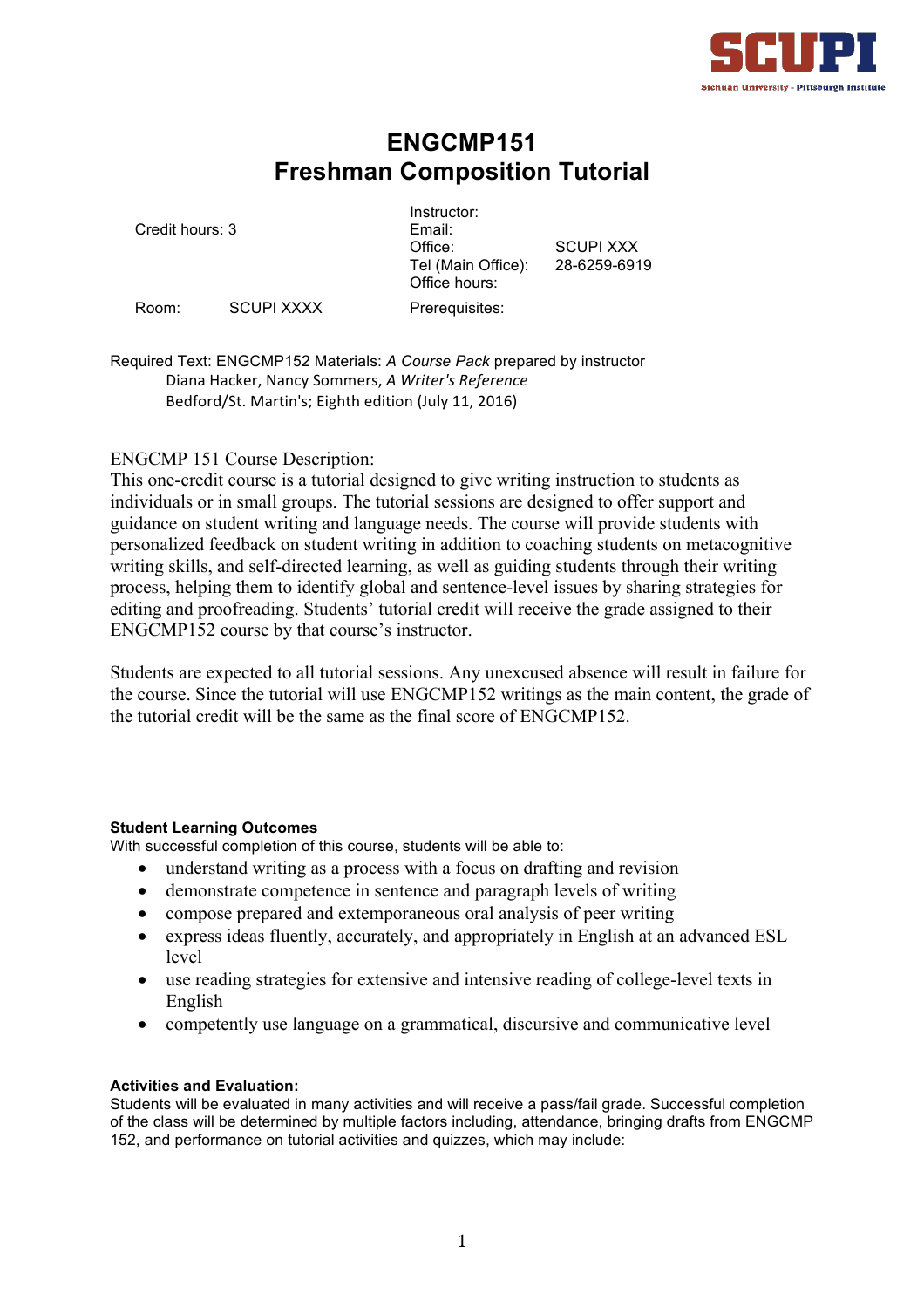

| Self and Peer Reviews    | Students will provide critical feedback on peer and students' own |
|--------------------------|-------------------------------------------------------------------|
|                          | writing                                                           |
| Reading responses and    | Students will demonstrate reading comprehension and               |
| quizzes                  | knowledge of reading strategies                                   |
| Discussion participation | Students will be responsible for leading discussions, asking and  |
|                          | answering questions                                               |
| Language Activities and  | Students will demonstrate knowledge of language points, and in    |
| Quizzes                  | communicative                                                     |

**Schedule: (Note in addition to the running weekly topics, students are encouraged to add to the agenda for each session with their own questions, requests, and concerns; also credit for the course will come from attendance, draft feedback, and session reports)**

|        | <b>Regular</b>                      | <b>Remedial</b>                                                                                                                                                              |
|--------|-------------------------------------|------------------------------------------------------------------------------------------------------------------------------------------------------------------------------|
| Week 1 | Introduction to<br>tutorial         | Giving introductions in<br>formal and informal<br>situations; asking and<br>responding to questions in<br>discussion sessions;<br>reading strategies and<br>vocabulary lists |
| Week 2 | Topic planning for<br>essay 1       | Review parts of speech;<br>articles and<br>countable/mass nouns;<br>free writing and<br>brainstorming strategies                                                             |
| Week 3 | Review of draft                     | Further draft review                                                                                                                                                         |
| Week 4 | Paragraph and<br>essay organization | Note-taking; subject-verb<br>agreement; conventions for<br>formal email<br>communication                                                                                     |
| Week 5 | Essay II Planning<br>Session        | Verb tense and aspect;<br>making requests in spoken<br>and written form; further<br>planning                                                                                 |
| Week 6 | Review of draft                     | Further review of drafts                                                                                                                                                     |
| Week 7 | Essay III Planning<br>Session       | Further planning; verbal<br>phrases vs advanced<br>vocabulary                                                                                                                |
| Week 8 | Presentation<br>planning            | Giving oral presentations;<br>pronunciation; speaking<br>from notes                                                                                                          |
| Week 9 | Proposal<br>presentation practice   | <b>Further Practice for</b><br>proposal presentation                                                                                                                         |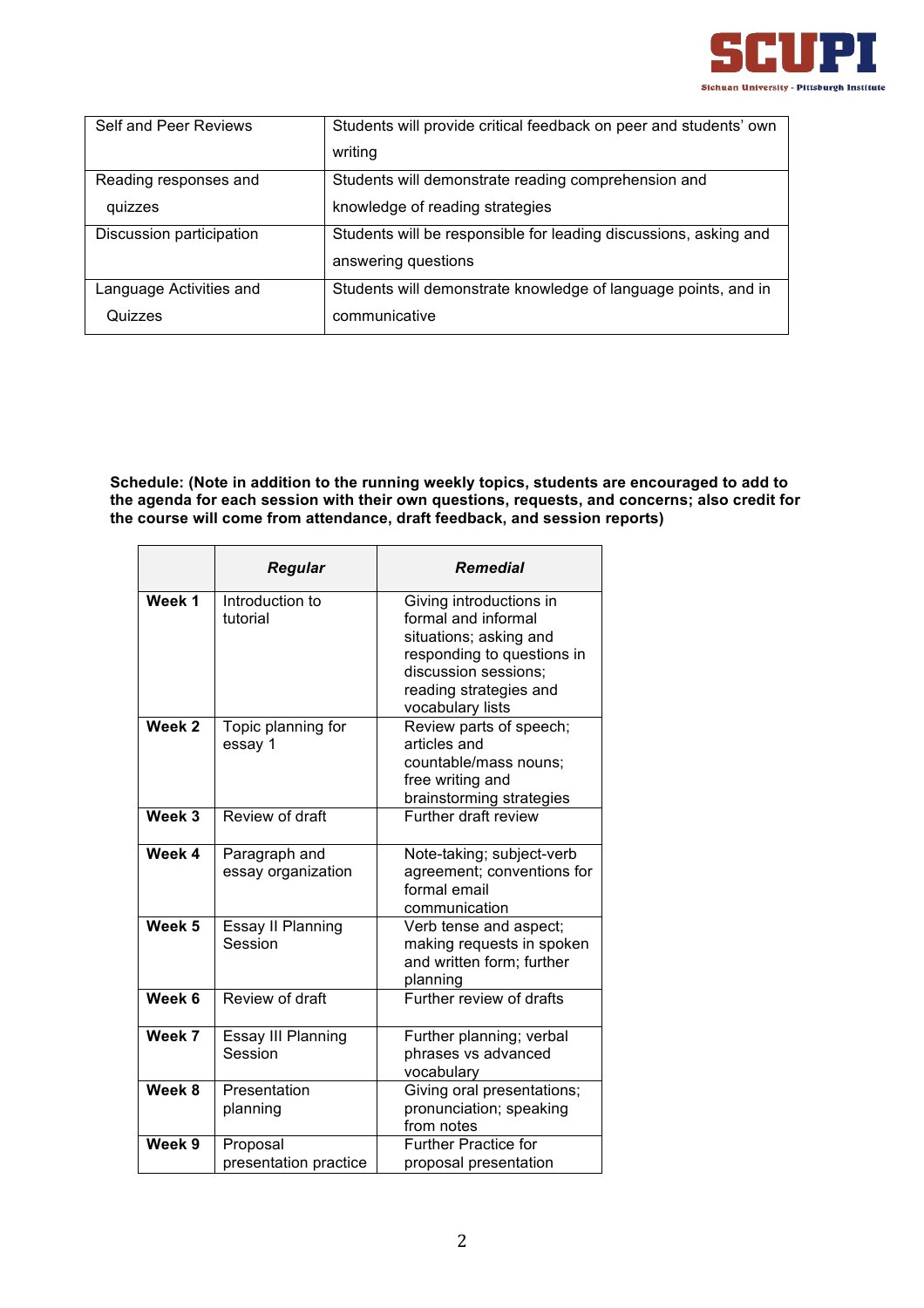

| Week | Workshop thesis-      | Thesis claims; Reasoning; |
|------|-----------------------|---------------------------|
| 10   | claims                | phrases and complex       |
|      |                       | sentences                 |
| Week | Proof and reasoning,  | Basics of citation,       |
| 11   | basics of citation of | plagiarism, paraphrasing, |
|      | outside sources       | summarizing, quoting      |
| Week | Revising and edition  | reflective writing;       |
| 12   | final draft           | conditionals, relative    |
|      |                       | clauses, passives         |
| Week | Portfolio revisions   | Portfolio revisions       |
| 13   |                       | continued                 |
| Week | Portfolio review      | Portfolio review meetings |
| 14   | meetings              | continued                 |
| Week | Portfolio final       | Portfolio final revisions |
| 15   | revisions             |                           |

#### **Schedule (cont'd):**

Note**:** This schedule is subject to change based on the needs of the class at the instructor's discretion.

#### **Student Use of Electronic Technology Policy:**

Students must use electronic technology (including cell phones, laptops, tablets, and iPads) in appropriate ways during classes. Out of respect, cell phones should generally be turned off or on silent and stored out of sight. They should not be used during classroom activities unless the instructor has given permission. Electronic devices are forbidden during quizzes, tests or other inclass graded assignments, unless the instructor has given permission. Technology use in this class is meant to improve the learning environment for all students. Please be respectful of your instructor and classmates and use the technology appropriately.

If you have questions about what this means, please talk to your individual instructor.

#### **Recording:**

To ensure the free and open discussion of ideas, students may NOT record classroom lectures, discussions, and/or activities without the advance written permission of the instructor, and any such recording properly recorded in advance can be used solely for the student's own private study.

#### **Make-up Policy for Missed Assignments and Tests:**

Students are responsible for the assignments in their classes. Assignments include in-class activities, quizzes, tests, homework, and any other work related to classes.

- If you are absent from class, you should try to contact one of the students in your class to find out what work was missed.
- If you cannot find out from another student about what work you have missed, when you return to class you must talk to your instructors about the missed work and if/when you can make up the work. You are responsible for talking to your teacher; your teacher is not responsible for reminding you about missed work.
- If you are absent from class on the due date of an assignment, you must hand in the assignment and be prepared to make up tests the day that you return to class or on a date decided with your teacher.
- If you know you will be absent, talk to your teacher before you leave or email your teacher to find out about the work that you will miss while you are away.
- If you have not been absent from class and you want to hand in an assignment late, you must first discuss the reason with your teacher before or on the due date. Do not assume that your teacher will accept late assignments. Also, you will lose points for late work in this situation.
- If you and your teacher arrange to meet so that you can make up an assignment and you miss that meeting, you will receive a "0" for that assignment.

#### **SCUPI Honor Code:**